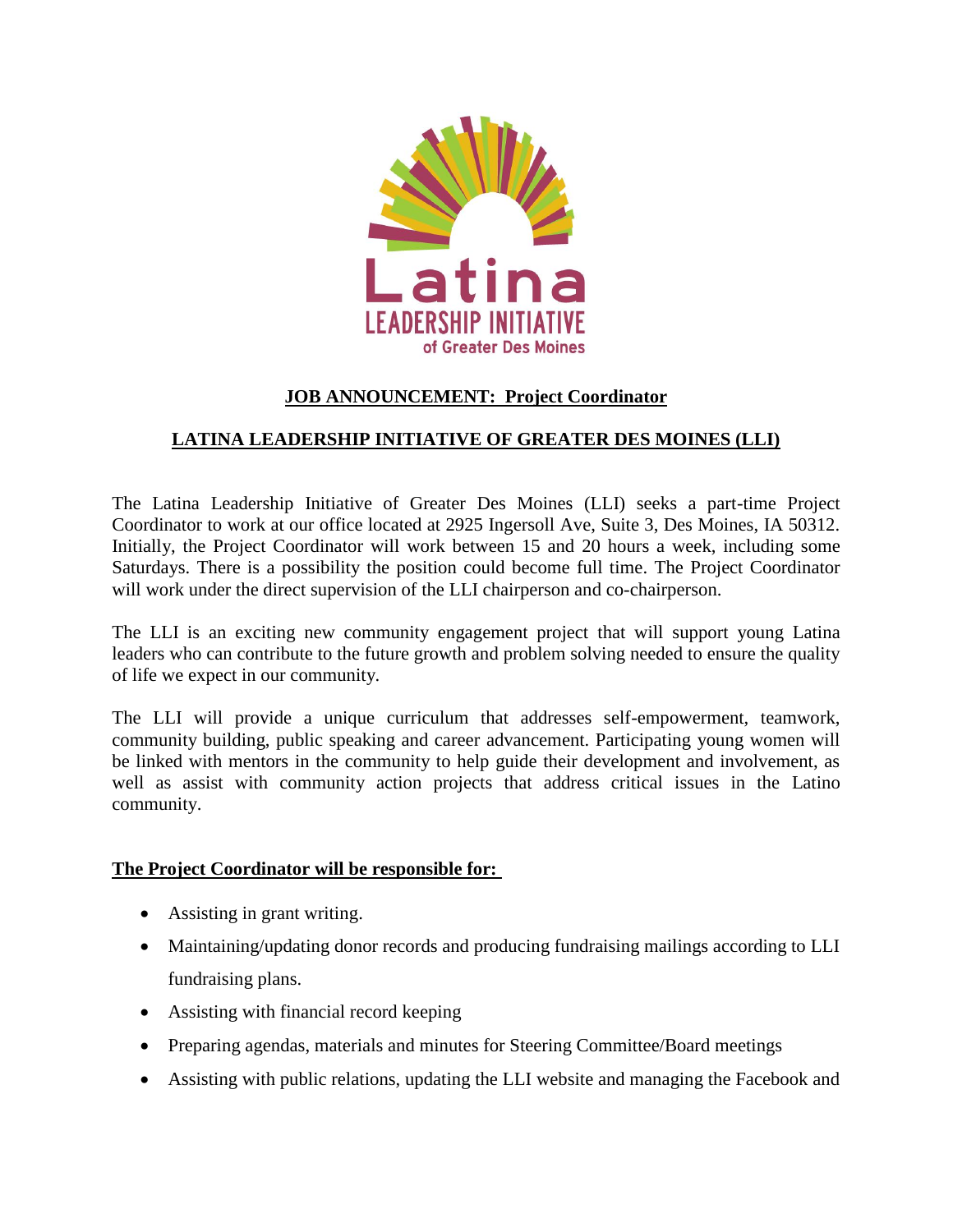LinkedIn accounts

- Coordinating the logistics for LLI leadership development classes
- Assisting in coordinating participants' service projects
- Developing reports as requested by the Steering Committee/Board

### **Project Coordinator Qualifications:**

- Preferred college degree
- Minimum of 2-3 years' experience with basic administrative skills
- Experience with grant writing and fundraising
- Excellent written and oral communication skills
- Fully bilingual (English/Spanish)
- Ability to multitask and work independently
- Experience with website and social media, and working with the public
- Must be well organized and detail oriented

### **Skills and Abilities:**

- Proficient in Microsoft Word, Excel and Publisher, and have website and social media management skills
- Must be able to work as a team and on your own, as necessary.
- Ability to quickly adapt work priorities as organizational needs demand
- Good problem-solving skills
- Ability to work with diverse people, and to support the mission of LLI
- Ability to operate office equipment such as copiers, printers, scanners, etc.
- Must professionally represent LLI to the public, online, and in all instances in performance as Project Coordinator

# **Salary and Benefits:**

Salary \$20.00/hour. No benefits at this time.

### **Application Process:**

Please send cover letter, resume, three references and a writing sample via regular mail **BY**